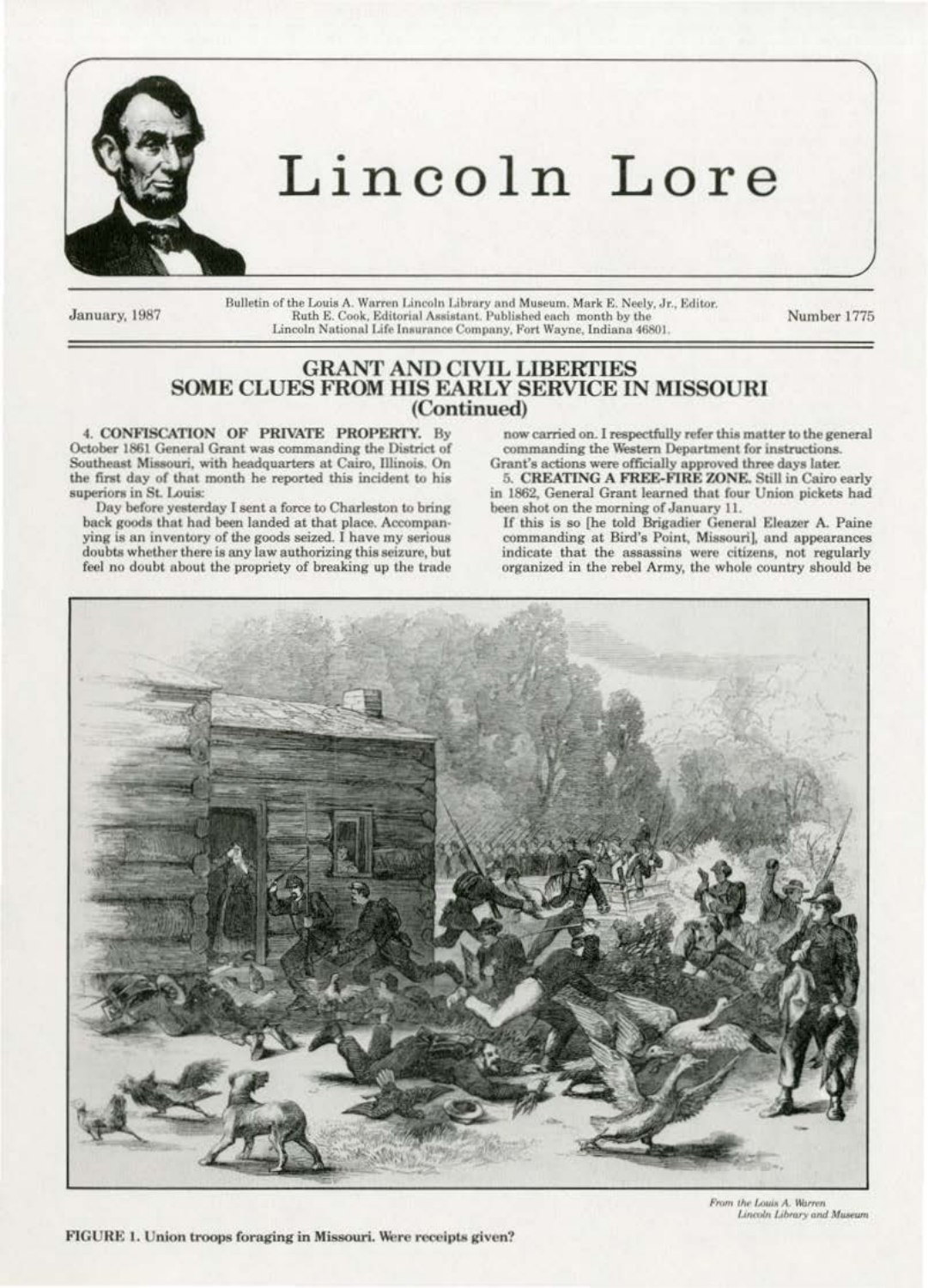cleaned out, for six miles around, and word given that all citizens making their appearance within those limits are liable to be shot. To execute this, patrols should be sent out, in all directions, and bring into camp at Bird's Point all citizens, together with their Subsistence, and require them to remain, under pain of death and destruction of their property until properly relieved.

Let no harm befall<br>these people, if they quietly submit but bring them in, and place them in camp below the<br>breastworks and have them properly guarded.

The intention is not to make political prisoners of these people, but to cut off a dangerous class of spies.

This applies to all classes and conditions. Age and Sex. If, however, Woman and Children, prefer other protection than we can afford them, they may be allowed to<br>retire, beyond the limits indicated, not to return until authorized.

General Paine moved swiftly, bringing in perhaps a hundred citizens. He found Grant's orders too indefinite on a related



From the Louis A. Warren<br>Lincoln Library and Museum

### FIGURE 2. Map of the early war in Missouri.

point, however, and asked whether he could quarter the civilians in tents. After asking explicitly for instructions on that rather minor point, General Paine then went on to announce his own decision on a far more important point, "I think I shall find out who shot the picketts and when I do I shall shoot the guilty parties on very short notice.

Grant granted Paine permission to use tents. Then he added a significant point of his own, in clear but diplomatic language, "If you have reason to believe, that the parties guilty of shooting our pickets are discovered, inform me, and I will order a Court of Commission, that will act without delay." Grant wanted nothing to do with summary justice. He would see to it that civilians, even those accused of murdering pickets in the night, would be tried by military commission.

Military commissions, of course, have certainly come in for their fair share of criticism for falling far short of adequate justice as agencies for dealing with civilians. It is true, too, that they were little more than courts martial set up to try civilians. But they at least marked a substantial advance over any summary justice administered while martial law was in force. By the time of Grant's order in the Bird's Point case, Fremont had been replaced by General Henry W. Halleck, a figure for whom Civil War historians have been able to find few kind words. But Halleck was an expert on international law, the most knowledgeable among the few who could profess expertise on the subject, and his order of January 1, 1862, establishing the jurisdiction of military commissions in Missouri is definitely worthy of study:

. In carrying on war in a portion of country occupied or threatened to be attacked by an enemy, whether within or without the territory of the United States, crimes and military offenses are frequently committed which are not triable by courts-martial and which are not within the jurisdiction of any existing civil court. ... They must therefore be taken cognizance of by the military power, but except in cases of extreme urgency a military commander should not himserlf attempt to decide upon the guilt or innocence of individuals. On the contrary it is the usage and custom of war among all civilized nations to refer such cases to a duly constituted military tribunal composed of reliable officers, who acting under the solemnity of an oath and the responsibility always attached to a court of record will examine witnesses, determine the guilt or innocence of parties accused and fix the punishment...

... Military commissions can be ordered only by the General-in-Chief of the Army or by the commanding officer of the department, and the proceedings must be sent to headquarters for revision.

. They will be composed of not less than three members, one of whom will act as judge-advocate and recorder where no officer is designated for that duty. A larger number will be detailed where the public service will permit.

.. All the proceedings will be recorded and signed by the President and judge-advocate and recorder as in the case of courts-martial...

Civil offenses cognizable by civil courts whenever. . . loyal courts exist will not be tried by a military commission. It should therefore be stated in every application for a commission whether or not there is any loyal civil court to which the civil offenses charged can be referred for trial. It must be observed, however, that offenses which in time of peace are civil offenses become in time of war military offenses and are to be tried by a military tribunal even in places where civil tribunals exist.

No case which by the Rules and Articles of War is triable by a court-martial will be tried by a military commission. Charges therefore preferred against prisoners before a military commission should be "violation of the laws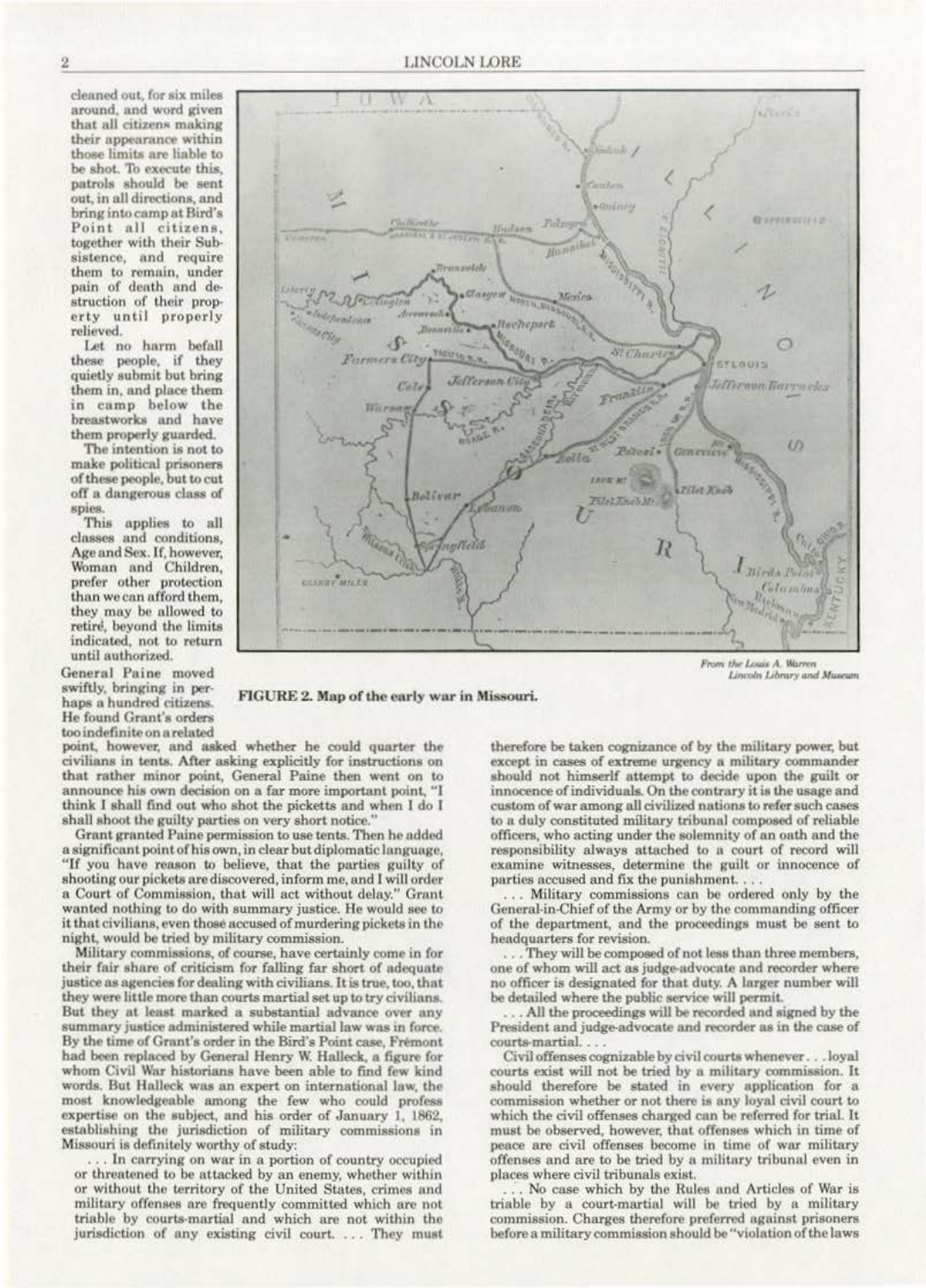

*From the Louis A. Warren*<br>Lincoln Library and Museum

### FIGURE 3. Henry W. Halleck.

of war," and never "violations of the Rules and Articles of War."

What General Paine had resolved to do with suspects apprehended in the case of the four murdered pickets was against the law, and Grant knew it and would not. allow it to

Nevertheless, the legal context of Grant's original order in the Bird's Point pickets case needs further explanation. General Ha11eek was the sort of brainy warrior who worried about legalities, and when he took over the command from Fremont, he searched but could not find authority for his predecessor's declarations of martial law. By the time of the incident in question here, Halleck had brought about President Lincoln's suspension of the privilege of the writ of habeas corpus in Missouri. To this, Halleck bad added bis own declarations of martial law. On December 26, 1861, about two weeks before Grant's order to Paine, Halleck's Assistant Adjutant-General issued this peculiarly worded order:

. In virtue of authority conferred by the President of the United States martial law heretofore declared in this city will be enforced. ln virtue of the same authority martial law is hereby declared and will be enforced in and about all railroads in this State.<br>Martial law no longer ruled Missouri officially, and in fact

never did where ordinary civil courts functioned in a reasonable manner. Declarations of martial law in the state seem always to have contained disclaimers. like the one in Halleck's declaration of December 26, 1861, exempting cases in areas where "loyal civil courts'' functioned.

Sird's Point was across the Mississippi River from Cairo, Dlinois. Cairo was the terminus of the Illinois Central Rail Road. The Mobile and Ohio Rail Road ran from Mississippi through Tennessee to Columbus, Kentucky. Whether Bird's Point was '"in" a railroad and wbcther areas for six miles around Bird's Point could be considered being ''about" a railroad are not known.

Some of these incidents are mentioned in Bruce Catton's able are not mentioned in William McFeely's rather hostile biography of the Union commander. An attempt is made in this article to show them in a framework embracing the full legal context of the actions. What to make of the actions in judging Grant, the Civil War. and Lincoln remains a question in need of a well-considered historical answer.

### **JOHN Y. SIMON TO DELIVER** TENTH MCMURTRY LECTURE

The distinguished historian and dean of documentary editors. John Y. Simon, will present the tenth annual R. Gerald McMurtry Lecture, on Thursday, May 21, 1987, at 8:00 p.m. in the Zebulon Pike Room of the Grand Wayne Center in Fort Wayne, Indiana. His subject will be: "House Divided: Lincoln and His Father.'

Professor Simon, best known as the editor of the *Papers of Ulysses S. Grant, teaches history at Southern Illinois Uni*versity. A graduate of Swarthmore College, he earned his M.A. and Ph.O. degrees at Harvard University.

Himself the author of four dozen articles, Professor Simon has also provided his fellow scholars with the reliable and definitive edition of Grant's papers. Unlike other papers project, the Grant enterprise has moved at remarkable speed; Professor Simon has "guided" Grant through the Civil War. in fourteen thick volumes, in twenty years.

The author of several prize.winning works., Professor Simon is a shrewd historian, a lively writer, and a much-sought-after public speaker. He has been carefully examining the controversies surrounding Lincoln's relationship with his father for several years and will reveal his conclusions in the lecture.

Those interested in attending should call 219-427·3031.



From the Louis A. Warren Lincoln Library and Museum

FIGURE 4. John Y. Simon.